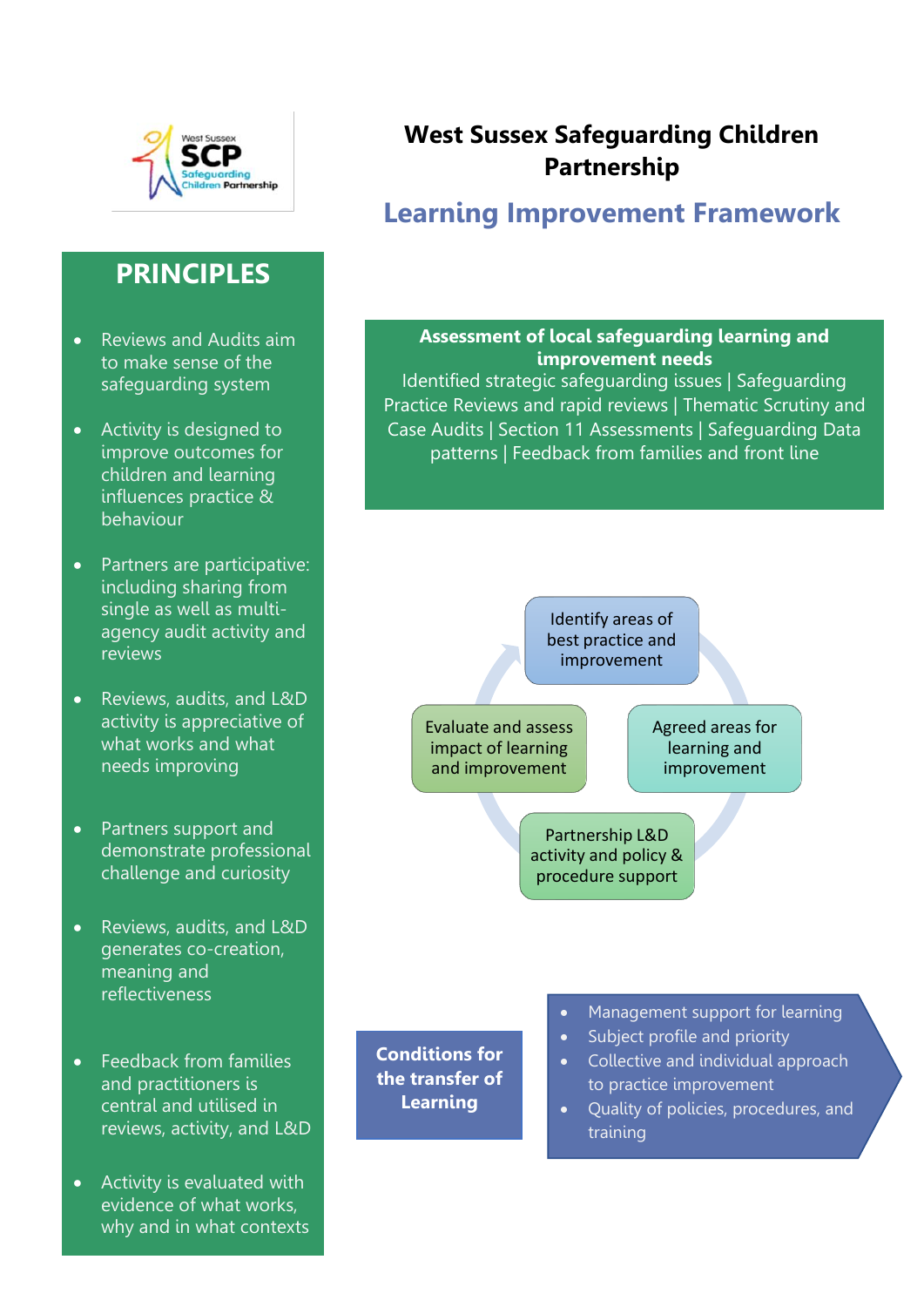

#### **Purpose**

The West Sussex Safeguarding Children Partnership (WSSCP) supports local organisations and agencies to work together in a system which ensures children and young people are safeguarded and their well-being promoted.

## **This Learning and Improvement Framework provides an approach to help create a culture and practice of continuous learning and to provide a clear line of sight on what is working well and what needs improving; doing so is central to the function of the WSSCP**.

The Framework incorporates [Working Together 2018](https://www.gov.uk/government/publications/working-together-to-safeguard-children--2) which emphasises that: 'effective safeguarding is achieved by putting children at the centre of the system and by every individual and agency playing their full part'.

The WSSCP will use this framework to plan, design and embed learning from child safeguarding practice reviews, single and multi-agency audits, section11 findings and feedback; thereby influencing individual and collective safeguarding culture, behaviours, and practice. Learning should be transparent, with findings of reviews shared across the professional network, and publicly where appropriate.

## **Principles**

The following principles should be applied by all safeguarding partners to support continuous learning:

- Reviews and audits act to make sense of the safeguarding system; to coordinate and orient a view for agencies and individual practitioners,
- That activity is designed and commissioned for improving outcomes for children and learning understands and influences collective and individual behaviour, and practice improvement,
- Partners are participative in the process to enable understanding and coherence across the system, including sharing from single as well as multiagency audit activity and reviews,
- Reviews, audits and learning and development is effectively evaluated; evidencing what works, why and in what contexts and understands what needs to improve
- Partners support and demonstrate a culture of professional curiosity and challenge; to be both respectfully challenging and challenged,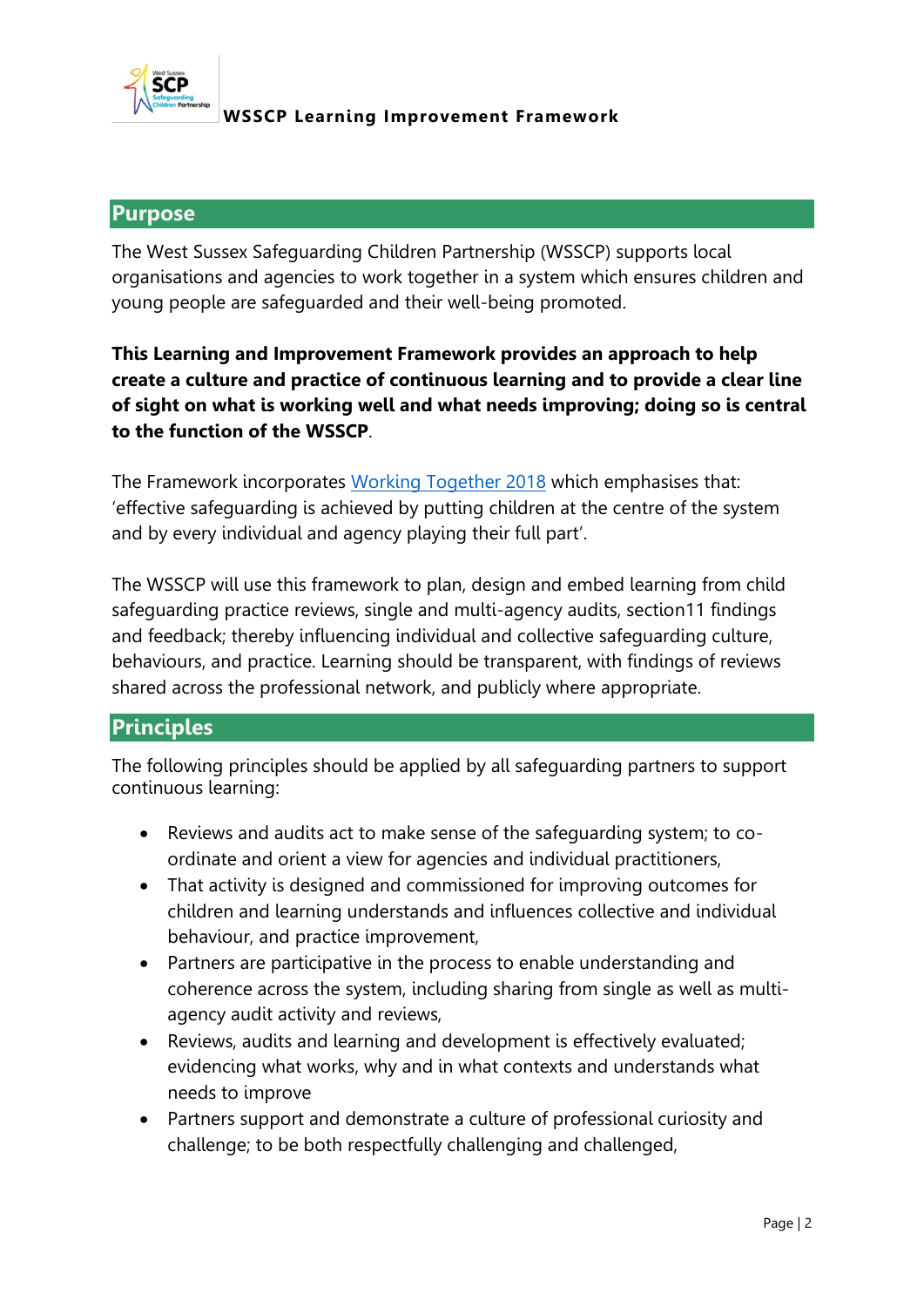

- Reviews, audits and learning and development activity generates co-creation, meaning and reflectiveness,
- That activity facilitates and utilises information and feedback in the system including from frontline practice, families, and the child's lived experience.
- A culture of continuous **learning and improvement is applied** utilising learning to reflect not just on our actions, but on the underlying assumptions and rationale behind our actions. This enables us to identify where we need to challenge our thinking and approach (d**ouble loop**

#### **Connected learning**

The WSSCP operates with a Sub-Group and network group structure to manage its functional tasks. The effectiveness and thoroughness of the WSSCP requires that the work of each Sub-Group interacts with the work of the others, whereby the output of one Sub-Group informs the input to another. All WSSCP groups will be conversant with this Learning Improvement Framework and consider it within its business.

Learning and improvement is not exclusive to the WSSCP, and it must be open to importing learning from, and exporting learning to, other partnerships and agencies.

### **Responsibilities**

There is an expectation that all partners and agencies will support engagement with learning and improvement as illustrated in this framework, specifically the 'Conditions for transfer of learning<sup>1</sup> and influencing factors'; thus, helping create an environment where practitioners can access learning and development activity and apply what they have learnt to their practice.

All Safeguarding Partners and relevant agencies support the communication and dissemination of learning from single agency and multi-agency reviews and audits, and will:

- Evaluate and determine what themes and practice issues need to be prioritised for action, specifically considering what needs to be: -
	- $\circ$  Created (what needs have emerged, or gaps have been identified)
	- $\circ$  Stabilised (what is known to be working well, or has potential)
	- $\circ$  Changed (what needs to improve or be different)
	- Disseminate key learning messages through single or multi-agency learning resources and briefings
	- Ensure that lessons learnt from multi-agency and single agency reviews and audits are embedded into practice through building a culture of learning and enquiry – such as through management and peer group support
	- Demonstrate use of the Learning Improvement Framework in triangulation of evidence from previous and subsequent audits

<sup>1</sup> Adapted from Research in Practice 2012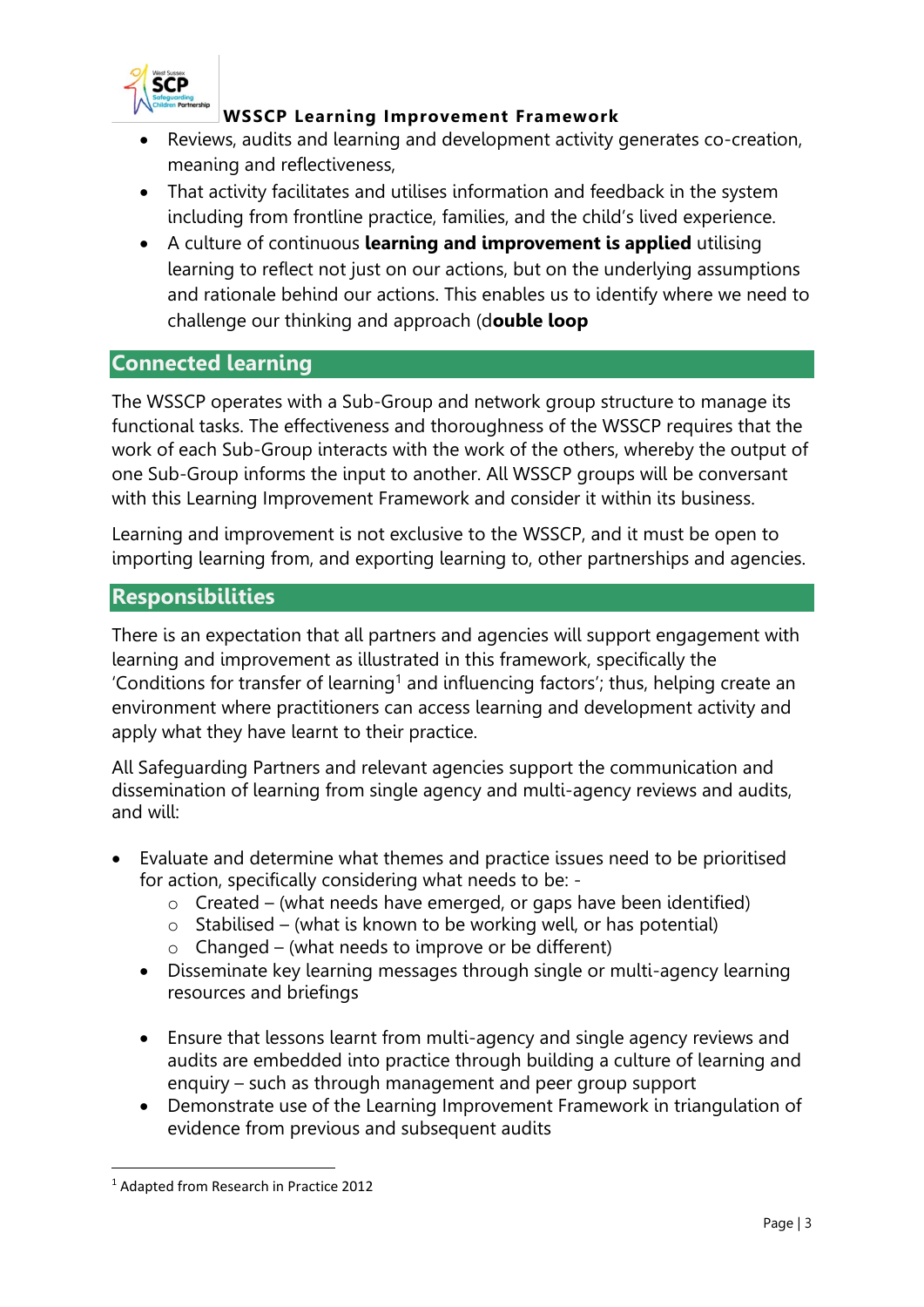

- Apply professional challenge and curiosity to help create development of practice, source further information on specific issues and appreciate perspectives of others
- Provide adequate resources for staff to fulfil their safeguarding responsibilities, including provision of safeguarding and reflective supervision, and relevant learning and development opportunities,
- Provide their staff mandatory induction, which includes familiarisation with safeguarding and child protection responsibilities, where to access advice and support, and procedures to be followed if anyone has any concerns about a child's safety or welfare, and multi-agency working processes.
- Ensure completion of section 11 audits by relevant services (including commissioned services), to evidence standard of compliance with their safeguarding children duties, and thus enabling partners and agencies to hold one another to account effectively, and
- Submit contributions to the West Sussex Safeguarding Children Partnership Annual Report relating to key safeguarding activity, data, and emerging themes.

## **Identification of needs**

The process by which scrutiny and challenge is informed is through the collation, coordination, and analysis of information from a variety of different sources.

- **Safeguarding partnership dataset:** The WSSCP holds a quantitative partnership dataset highlighting patterns of performance and practice, risk, and demands on services,
- **Rapid Reviews and Local Child Safeguarding Practice Reviews:** The WSSCP undertakes systemic reviews of cases to deliver a rigorous, objective analysis of what happened and why in order to learn lessons for the future.
- **Audits:**
- o Section 11 audits
- o Single agency audits
- o Multi-agency audits
- o Thematic scrutiny and case file audits

### **Learning from Reviews:**

Working Together 2018 sets out that: The responsibility for how the system learns the lessons from serious child safeguarding incidents lies at a national level with the Child Safeguarding Practice Review Panel (the Panel)<sup>2</sup>and at local level with the safeguarding partners.

<sup>&</sup>lt;sup>2</sup> National child safeguarding practice review panel is an independent panel commissioning reviews of serious child safeguarding cases of national interest and will advise if a local review is required. Child Safeguarding Practice Review Panel works with the Department for Education.